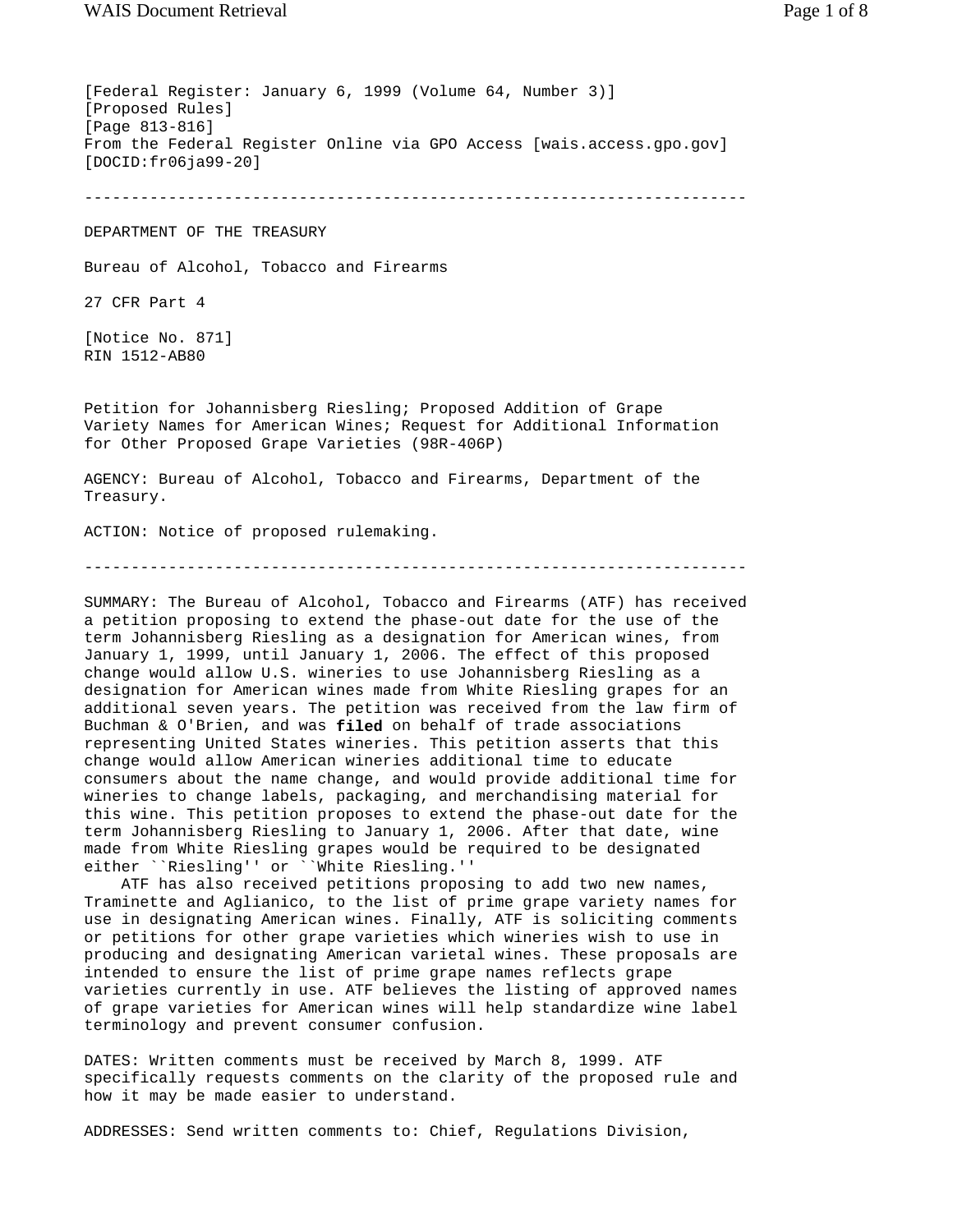Bureau of Alcohol, Tobacco and Firearms, P.O. Box 50221, Washington, DC 20091-0221; Notice No. 871.

 A copy of the petition and written comments in response to this notice of proposed rulemaking will be available for public inspection during normal business hours at: ATF Reference Library, Office of Public Affairs and Disclosure, Room 6300, 650 Massachusetts Avenue, NW, Washington, DC 20226.

FOR FURTHER INFORMATION CONTACT: Ms. Teri Byers, Regulations Division, 650 Massachusetts Avenue, NW, Washington, DC 20226; Telephone (202) 927-8195, or e-mail: <thbyers@atf.gov>.

#### SUPPLEMENTARY INFORMATION:

## Background

 Under Sec. 4.23(b), a wine bottler may use a grape variety name as the designation of a wine if not less than 75 percent of the wine (51 percent in some circumstances) is derived from that grape variety. Under Sec. 4.23(d), a bottler may use the name of two or more grape variety names as the designation of a wine if all varieties are listed on the brand label and the percentage of the

## [[Page 814]]

wine derived from each grape variety is shown on the label.

 Treasury Decision ATF-370, 61 FR 522, January 8, 1996, adopted a list of grape variety names which ATF has determined to be appropriate for use in designating American wines. The list of prime grape names and their synonyms appears at Sec. 4.91, while additional alternative grape names temporarily authorized for use are listed at Sec. 4.92. Section 4.93 provides a means by which interested persons may petition the Director for inclusion of additional grape variety names in the list of prime grape names. Treasury Decision ATF-370 did not include Johannisberg Riesling in the list of prime names, either as a prime grape name or as a synonym. Johannisberg Riesling was instead listed as an alternative name in Sec. 4.92 for use in advertising and labeling wines only until January 1, 1999, after which the required varietal designation for this wine would be Riesling or the synonym White Riesling.

# A. Johannisberg Riesling

 Treasury Decision ATF-370 authorized the use of the name ``Riesling,'' standing by itself, as the prime name for wine made from this grape. Through evidence received during the rulemaking process, ATF determined that there was no longer the necessity to distinguish wine made from the true Riesling grape by use of the term ``Johannisberg Riesling.'' Based on this evidence, and to provide accurate and correct grape variety names, ATF concluded that the name Johannisberg Riesling should no longer be permitted as a grape variety designation. Accordingly, Johannisberg Riesling was removed as a synonym for Riesling and made an alternative name in Sec. 4.92. Johannisberg Riesling is listed in Sec. 4.92(b), permitting its use in labeling wines prior to January 1, 1999.

 ATF has received a petition from the law firm of Buchman & O'Brien, **filed** on behalf of trade associations representing United States wineries, requesting that ATF amend Sec. 4.92 by adding a new paragraph (c). This proposed paragraph would authorize the use of the term ``Johannisberg Riesling'' for wines bottled prior to January 1, 2006.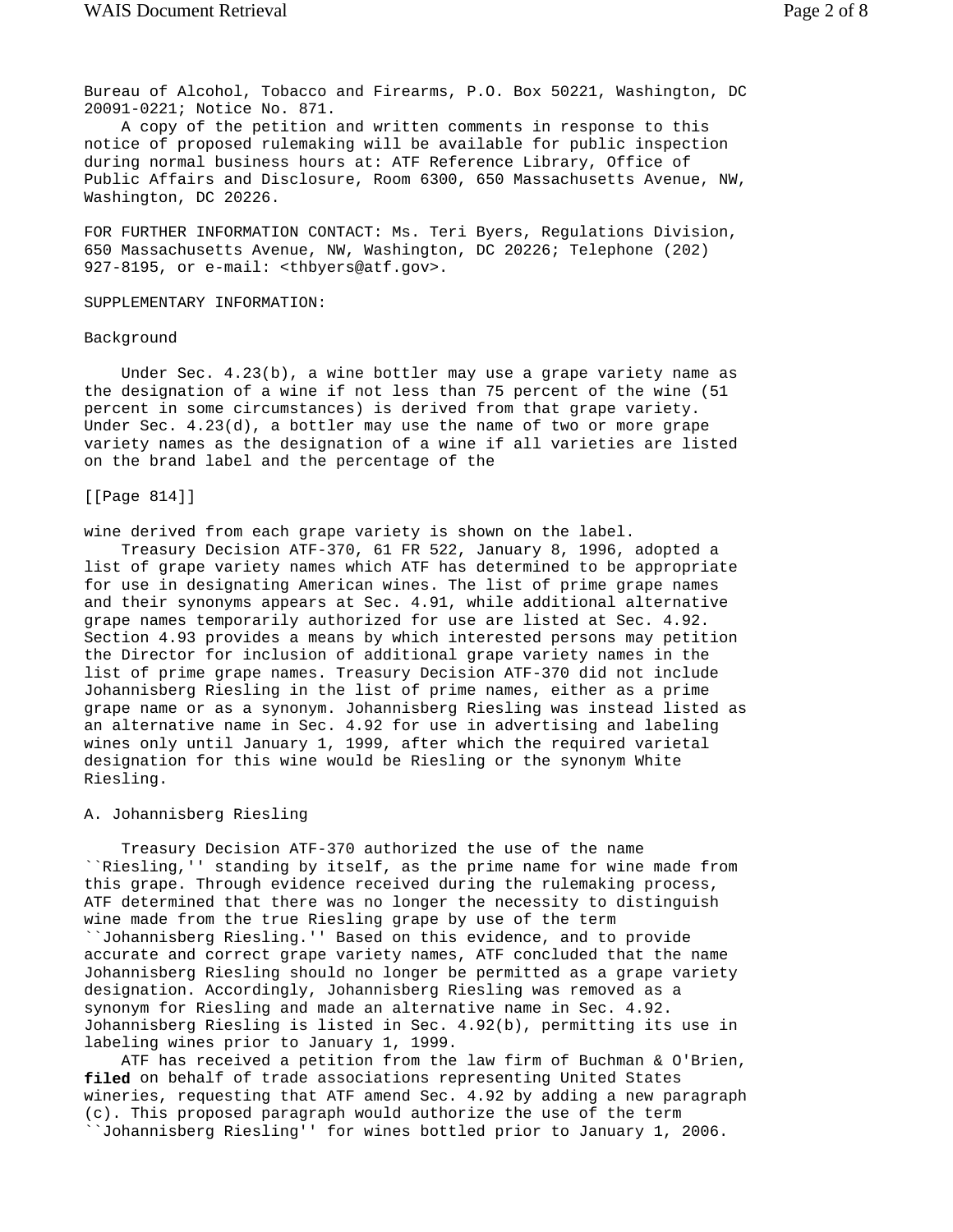At the same time, the petition would remove Johannisberg Riesling from the list of grape names in Sec. 4.92(b) which may only be used as grape wine designations for wine bottled prior to January 1, 1999.

 The petition gives several reasons for extending the phase-out date of the term Johannisberg Riesling for American wines. Despite the fact that ATF made it clear in the notices issued prior to TD ATF-370 that there was significant controversy surrounding the term Johannisberg Reisling, the petition alleges that ATF failed to provide the industry with notice that it was phasing out the term. The petition states that ATF provided such notice with other terms, e.g., Cabernet, Grey Reisling, Muscat Frontignon and Napa Gamay, because the two notices of proposed rulemaking issued prior to TD ATF-370 specifically proposed phasing out these terms. However, these notices did not specifically propose to phase-out the term Johannisberg Riesling. The petitioner also cites the 10-year phase-out period in the recently published Treasury decision relating to Gamay Beaujolais as support for extending the period. The petition asserts that because the Johannisberg Riesling designation has been in documented commercial use for over 100 years, an additional 7 years would provide enough transitional time to educate the consuming public regarding the designation change. Finally, the petition states that the abrupt elimination of Johannisberg Riesling would cause material economic harm and hardship to the United States wine industry.

 In addition to the petition from Buchman & O'Brien, the Deutsches Weininstitut GmbH has submitted a letter supporting the extension of the transition period for the phase-out of Johannisberg Riesling. Recent letters from wine industry members have demonstrated their support for an extended transition period. Lastly, a marketing communications company, ELGIN, provided marketing information illustrating the negative impact on wineries and consumers should ATF restrict the Johannisberg Riesling phase-out period to three years. ELGIN drew a comparison between Johannisberg Riesling and the 1982 Nissan Corporation's decision to change from the Datsun brand name to Nissan. The change was implemented in the United States over a six year period, however Nissan still saw it's share drop in the first two years from 5.9 percent to 4.5 percent due to the name change.

 ATF requests comments from interested persons concerning this proposal to extend the phase-out date for the use of Johannisberg Riesling for seven years. ATF is also seeking any additional marketing studies or information regarding the impact on wineries and consumers should ATF restrict the phase-out period of Johannisberg Riesling to a shorter period. ATF wishes to make it clear that the airing of this petition does not represent any change in ATF's position, as stated in the preamble of T.D. ATF-370, to eventually phase-out use of the term Johannisberg Riesling. This proposal only relates to Johannisberg Riesling and does not concern the use of geographic terms in labeling American wines.

#### B. Proposed Addition of Grape Varieties

 ATF has received several petitions proposing that new grape variety names be listed in Sec. 4.91. Under Sec. 4.93 any interested person may petition ATF to include additional grape varieties in the list of prime grape names. Information for a petition includes evidence of the following: (1) Acceptance of the new grape variety; (2) the validity of the name for identifying the grape variety; (3) information that the variety is used or will be used in winemaking; and (4) information that the variety is grown and used in the United States. For the approval of names of new grape varieties, the petition should include: (1) A reference to the publication of the name of the variety in a scientific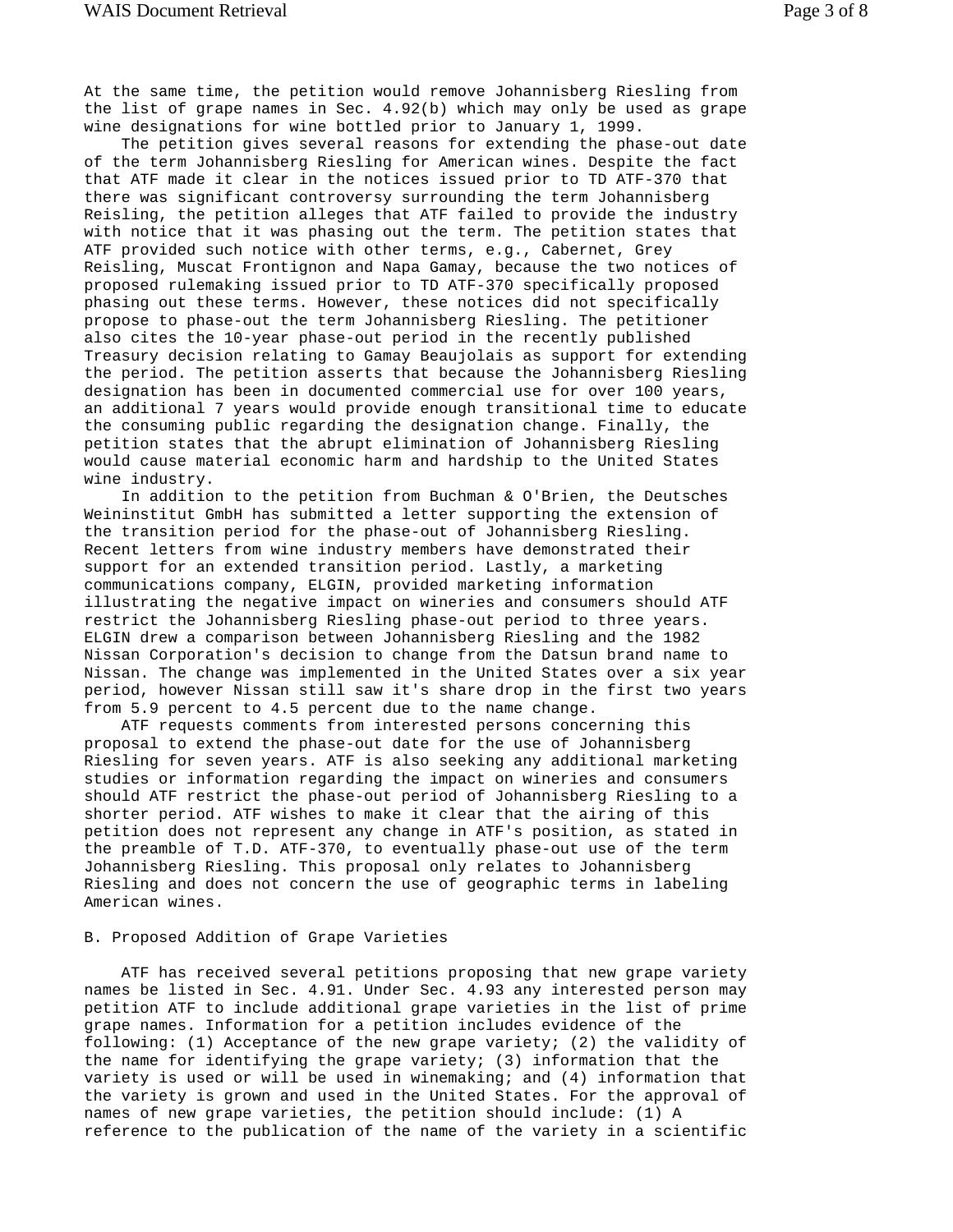or professional journal of horticulture or a published report by a professional, scientific or winegrowers' organization; (2) a reference to a plant patent, if patented; and (3) information about the commercial potential of the variety such as the acreage planted or market studies. Section 4.93 also places certain restrictions on grape names which will be approved. A name will not be approved if it has previously been used for a different grape variety; if it contains a term or name found to be misleading under Sec. 4.39; or if a name of a new grape variety contains the term ``Riesling.'' The Director reserves the authority to disapprove the name of a newly-developed grape variety if the name contains words of geographical significance, place names, or foreign words which are misleading under Sec. 4.39.

 While two of the petitions proposing additional names appear to have provided sufficient evidence to satisfy Sec. 4.93, ATF believes the other petitions need further evidence. Consequently, ATF is requesting further information from all sources regarding those petitions. ATF has reviewed available sources to determine whether any of the proposed names are entitled to protection as geographic indications under international agreements. ATF found no information indicating that any of these proposed variety names are entitled to such protection.

1. Petitions Appearing To Have Sufficient Evidence To Satisfy Sec. 4.93 Traminette Petition. At the request of Arbor Hill Associates, Naples, NY, Dr. Bruce Reicsh of the New York State

[[Page 815]]

Agricultural Station, Cornell University, Geneva, NY, submitted a letter requesting that ATF include the grape variety ``Traminette'' on the list of prime grape names. According to Reisch's letter, Traminette is a grape variety recently released by Cornell University. It is a cross of Joannes-Seyve 23-416 with Gewurztraminer which was first made in 1965. The grapes from this cross were found to make excellent wine with similarities to their vinifera parent. Through extensive experimental plantings, Traminette has proven to be more winter hardy than its parent, very productive, and moderately resistant to powdery mildew and black rot.

 The petition asserts that wines made with Traminette grapes have received high scores from Geneva Experimental Station taste panels since 1972, and amateur winemakers have produced good wines using these grapes. According to the petition, this grape was informally known as the ``Gewurztraminer Hybrid'' until recently when the New York State Agricultural Research Station in Geneva formally named this hybrid

``Traminette.'' The Traminette hybrid will not be patented. Vines are commercially available for sale, and at least one winery has applied for a certificate of label approval for a Traminette wine.

 Based on the evidence presented in this letter, ATF proposes to add the grape variety ``Traminette'' to the list of prime grape names at Sec. 4.91.

 Aglianico Petition. The Caparone Winery located in Paso Robles, California, petitioned ATF to add the grape variety name ``Aglianico'' to the list of prime grape names at Sec. 4.91. According to their petition, Aglianico has long been recognized as one of Italy's finest red grape varieties. The petition states that this grape was cultivated in Italy by the Greeks and early Romans making it one of the oldest identified grape varieties.

 Caparone Winery's petition states that Aglianico vines have been grown in the collection of the University of California at Davis for more than 50 years, and that their collection has been certified as true to variety. Their petition includes a letter from the Foundation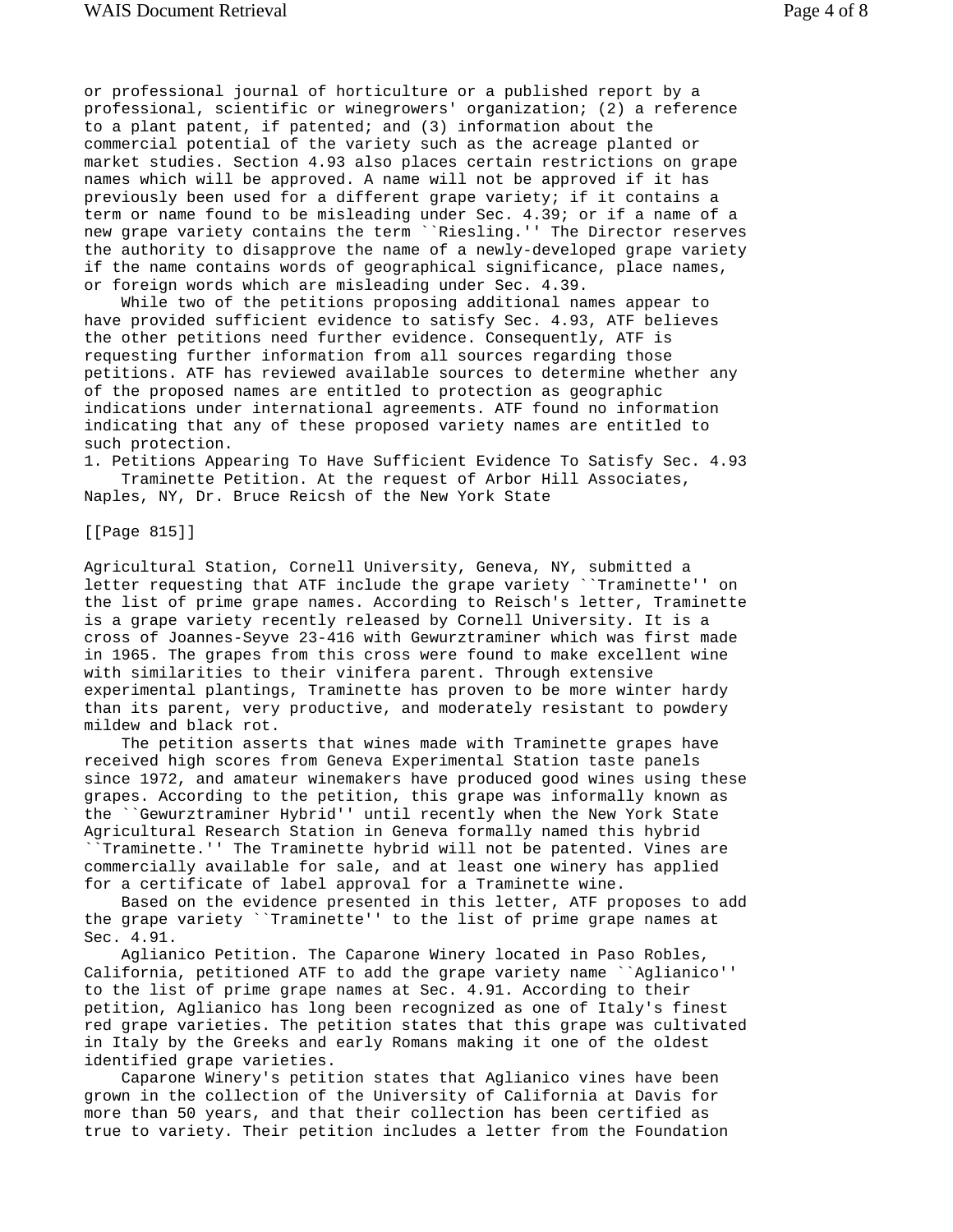Plants Materials Service at UC Davis attesting to the fact that Aglianico vines are grown in their vineyards and that these vines have been inspected by Dr. Anna Schneider, a recognized Italian grape variety expert and found to be true to variety.

Caparone Winery states they currently (as of June 1996) have  $3\frac{1}{2}$ acres of Aglianico grapes planted, that they have produced four vintages of wine from these grapes, and that the quality of wine produced from them is excellent. They further state that other California wineries have plantings of this grape in their vineyards, and they expect there will be continuing interest in making wine from these grapes.

 Based on the evidence presented in this petition, ATF proposes to add the grape variety ``Aglianico'' to the list of prime grape names at Sec. 4.91.

2. Proposals Currently Lacking Sufficient Evidence To Satisfy Sec. 4.93

 Since the publication of T.D. ATF-370 in January 1996, ATF has received other petitions and requests to use grape variety names not listed in Sec. 4.91. Some of these requests have not contained all of the information required by Sec. 4.93, or have requested names that ATF has not been able to verify to be the correct variety as grown in the United States. Accordingly, we seek information about these proposed grape varieties which might lead to their future listing. If ATF receives sufficient documentation relative to specific grape varieties in response to this notice, we will list those names in Sec. 4.91.

 Vernaccia. Millbrook Winery, Millbrook, NY petitioned ATF to list the grape variety ``Vernaccia.'' Millbrook's petition states that they obtained Vernaccia cuttings from the Foundation Plants Materials Service at University of California at Davis several years ago, and have cultivated this grape in their vineyards.

 According to available literature, the term ``Vernaccia'' is associated with several unrelated Italian grape varieties including Vernaccia di Oristano, Vernaccia di San Giminiano, Vernaccia di Serrapetrona also called Vernaccia Nera, and Vernaccia Trentina also called Bianchetta Trevigiana. These varieties include both green and black grapes, and they are used in making distinctively different red, white, and sparkling wines. It is unclear from Millbrook's petition or from the Foundation Plants Materials Service listing which ``Vernaccia'' grape is actually contained in the FPMS collection and grown in vineyards in the United States. Until a positive determination is made, ATF will not list a nonspecific ``Vernaccia'' grape in the list of prime grape names. ATF seeks any information which will enable a positive identification of the ``Vernaccia'' grape(s) grown in the United States. If the evidence submitted pursuant to this notice supports inclusion of this name, then it will be adopted as part of the final rule.

 Counoise. Eberle Winery, Paso Robles, California, petitioned ATF to list the grape variety Counoise in Sec. 4.91. Although this is a well documented red variety from the Rhone region of France, ATF has insufficient information to determine whether it is suitable for wine production in the United States, or the extent to which it may be grown domestically. ATF welcomes information about the domestic cultivation of this grape variety. If the evidence submitted pursuant to this notice supports inclusion of this name, then it will be adopted as part of the final rule.

 Trousseau vs. Bastardo. Section 4.91 lists Trousseau as a prime grape name while Sec. 4.92 lists Bastardo as an alternative name for this grape variety which cannot be used for designating American wine after January 1, 1997. Trousseau is a French name for the grape while Bastardo is the Portuguese name. Because of the use of this grape in producing Port-style dessert wines, ATF has been requested to reexamine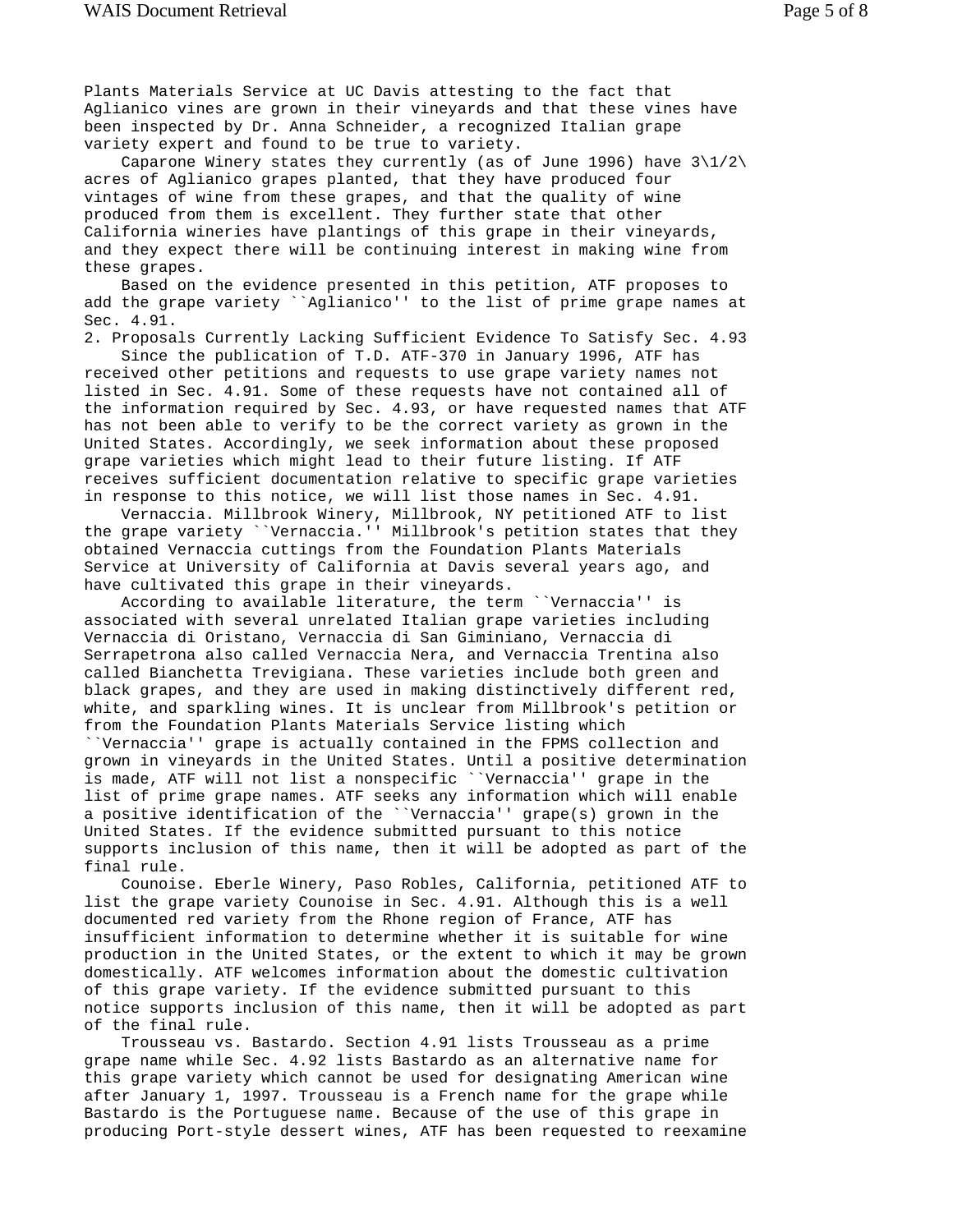whether the name Bastardo should be authorized as a synonym for Trousseau, or whether Bastardo should replace Trousseau as the prime grape name at Sec. 4.91. ATF welcomes comments on these names.

 Miscellaneous varieties. ATF is aware of several newly-developed grape varieties including several which may have potential for use in winemaking. ATF is aware also that many domestic wineries are experimenting with old world vinifera varieties not currently listed in Sec. 4.91. We would like to remind the public that we welcome petitions from interested persons proposing to list additional grape varieties at Sec. 4.91.

Public Participation--Written Comments

 ATF requests comments from all interested persons. All comments received on or before the closing date will be carefully considered. Comments received after that date will be given the same consideration if it is practical to do so, but assurance of consideration cannot be given except as to comments received on or before the closing date.

 ATF will not recognize any material in comments as confidential. Comments may be disclosed to the public. Any material that a respondent considers to be confidential or inappropriate for disclosure to the public should not be included in the comment. The name of any person submitting a comment is not exempt from disclosure.

 Comments may be submitted by facsimile transmission to (202) 927- 8602, provided the comments: (1) are legible; (2) are  $8\frac{1}{2}\$  x 11'' in size; (3) contain a written signature; and (4) are three pages or less in length. Comments sent by FAX in excess of three pages

[[Page 816]]

will not be accepted. Receipt of FAX transmittals will not be acknowledged. Facsimile transmitted comments will be treated as originals.

#### Executive Order 12866

 It has been determined that this proposed regulation is not a significant regulatory action as defined by Executive Order 12866. Accordingly, this proposal is not subject to the analysis required by this Executive Order.

## Regulatory Flexibility Act

 It is hereby certified that this regulation will not have a significant economic impact on a substantial number of small entities. This regulation will extend the phase-out period for the use of the term Johannisberg Riesling and it will permit the use of other grape varietal names. The regulation will not impose any recordkeeping or reporting requirements. Accordingly, a regulatory flexibility analysis is not required because the final rule is not expected (1) to have significant secondary or incidental effects on a substantial number of small entities; or (2) to impose, or otherwise cause a significant increase in the reporting, recordkeeping, or other compliance burdens on a substantial number of small entities.

#### Paperwork Reduction Act

 The provisions of the Paperwork Reduction Act of 1995 (44 U.S.C. 3507(j)) and its implementing regulations, 5 CFR Part 1320, do not apply to this notice of proposed rulemaking because no requirement to collect information is proposed.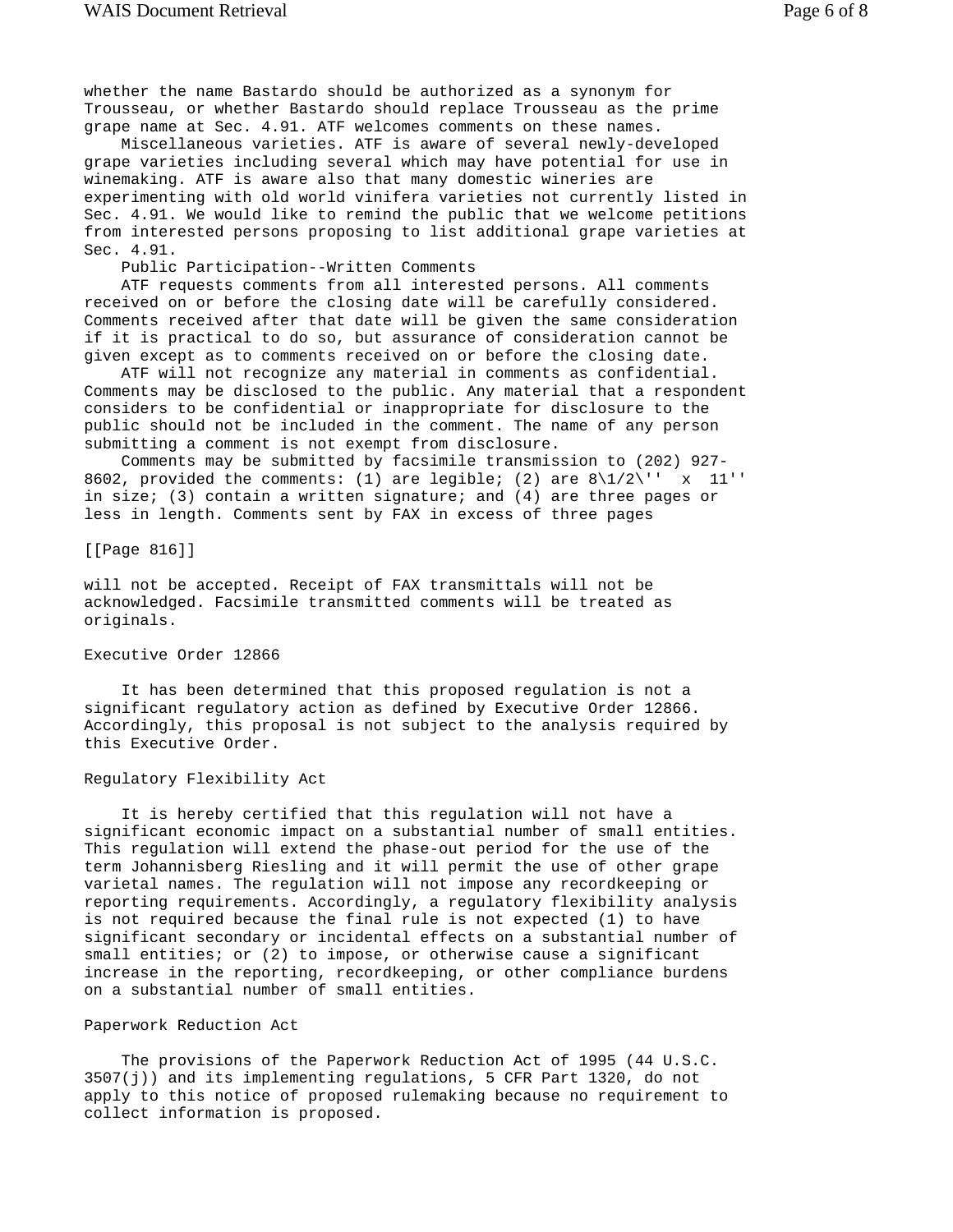# Disclosure

 Copies of this notice and written comments will be available for public inspection during normal business hours at: ATF Reading Room, Disclosure Branch, Room 6300, 650 Massachusetts Avenue NW, Washington, DC.

 Drafting Information. This notice was written by Charles N. Bacon and Teri H. Byers, Regulations Division, Bureau of Alcohol, Tobacco and Firearms.

List of Subjects in 27 CFR Part 4

 Advertising, Consumer protection, Customs duties and inspections, Imports, Labeling, Packaging and containers, Wine.

Authority and Issuance

 Accordingly, 27 CFR Part 4, Labeling and Advertising of Wine, is amended as follows:

PART 4--AMENDED

 Paragraph 1. The authority citation for Part 4 continues to read as follows:

Authority: 27 U.S.C. 205.

Par. 2. Section 4.91 is amended by adding the names ``Aglianico'' and ``Traminette,'' in alphabetical order, to the list of prime grape names, to read as follows:

Sec. 4.91 List of approved prime names.

```
* * * * * 
Aglianico 
* * * * * 
Traminette 
* * * * *
```
 Par. 3. Section 4.92 is amended by removing the name ``Johannisberg Riesling'' from paragraph (b) and revising paragraph (b), and by adding a new paragraph (c), to read as follows:

Sec. 4.92 Alternative names permitted for temporary use.

\* \* \* \* \*

- $(a) * * * *$
- (b) Wines bottled prior to January 1, 1999.

| Alternative name                                                                                                                                                               | Prime name              |
|--------------------------------------------------------------------------------------------------------------------------------------------------------------------------------|-------------------------|
| Grey Riesling Trousseau gris.<br>Muscat Frontignan Muscat blanc.<br>Muscat Pantelleria Muscat of Alexandria.<br>Napa Gamay<br>Pinot Saint George<br>Sauvignon vert Muscadelle. | Valdiquie.<br>Negrette. |